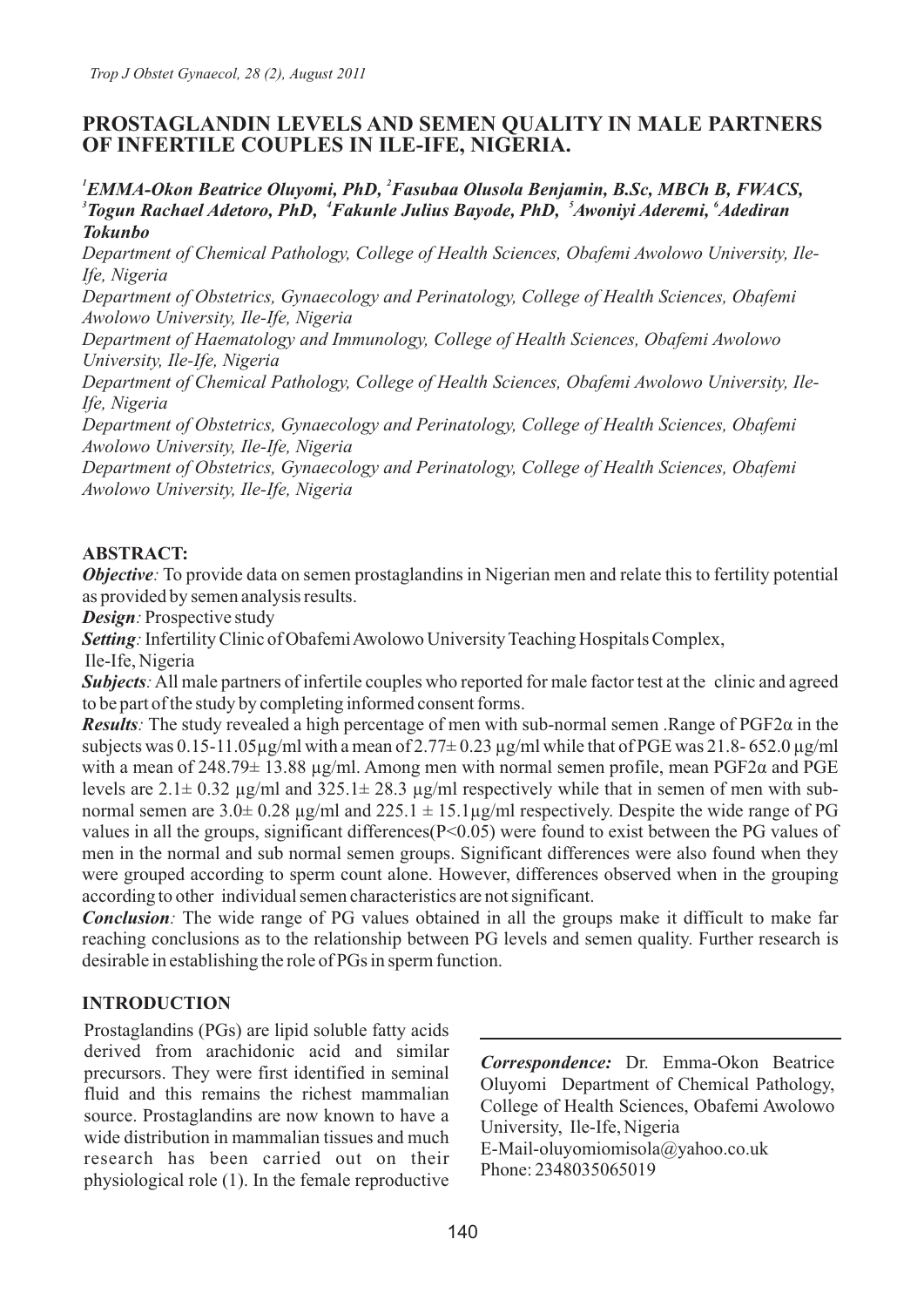tract, they are known to contribute significantly to uterine contraction during parturition, dysmenorrhea and menorrhagia. Their role in the ovary have also been extensively described (2) .From the  $19<sup>th</sup>$  century, seminal prostaglandins have been thought to be important in ejaculation and perhaps the facilitation of sperm transport within the female reproductive tract through a local effect on the uterine muscle(3,4)

The possible contribution, association and quantification of the various PGs in human semen and their exact roles in male reproductive tract are poorly understood .In addition, even though the levels of different semen prostaglandins have been determined in many parts of the world and various attempts made to study the relationship between prostaglandin levels and other parameters of semen quality (5,6). studies on human semen prostaglandins are scarce in Africa where high incidence of male factor infertility resulting from oligospermia, azoospermia and urinary tract infection are reported (7). This study aims at obtaining quantitative data on prostaglandin levels in male partners of infertile couples in Ile-Ife, a Nigerian community to provide baseline data on which further research could be based. Prostaglandin levels were also related with the socio economic status of the respondents to examine possible relationships.

### **MATERIALS AND METHODS**

Subjects were made up of men who reported for routine male factor tests after their wives had presented for infertility in the Obstetrics and Gynaecology clinics of Obafemi Awolowo University Teaching Hospitals Complex, Ile-Ife Nigeria in the course of the study. The men agreed to participate in the study by completing informed consent forms after the procedures and objectives of the study were explained to them. Structured Questionnaires were administered to obtain demographic data and determine the socio economic status of these men. They were asked to produce semen after 3 days of sexual abstinence by masturbation (only samples received within one hour of collection were included in the study). Complete semen analysis was carried out on the samples according to WHO procedures (8). After the determination of spermatozoal characteristics,

seminal fluid was obtained from the remaining fraction by centrifugation at 3,000 G for 30 minutes using a refrigerated centrifuge. The plasma was then collected into a 1.5 ml tubes and stored in liquid nitrogen for prostaglandin assay.

 $PGF2\alpha$  was assayed using ELISA kits. The label used is a conjugate of  $PGF2\alpha$  with biotin. Samples were diluted 1:5,000. All standards and samples were run in duplicates while PG values were determined by reference to standard curves generated with Assay zap analysis software (Bio soft)

Total PGE was measured by a Spectroscopic assay which was a modification of the method described by Andersen (9) .This method measures the PGB isomer formed by dehydration of PGE in the presence of Alkali. Standard solution containing 1mM (350µg/ml) PGE2 was used for calibration.

Subjects were placed in 2 groups, depending on whether they had primary or secondary infertility. They were also grouped on the basis of semen analysis results as having normal or sub-normal semen .Those in the former group consisted of men whose semen met all WHO criteria as follows

- 1. Sperm count 15,000,000 spermatozoa/ml
- 2. Total (Progressive+non-progressive) Sperm motility  $40\%$  active spermatozoa
- 3. Sperm morphology 40% normal forms
- 4. Sperm viability 58% live spermatozoa.
- 5. Semen volume 1.5ml
- 6. pH 7.2-8.0

Those who fell short of one or more of these criteria were placed in the sub-normal semen group. Grouping was also done according to single semen characteristics-

 sperm count, motility, morphology and viability. Socio economic group was determined using a scoring system based on education and occupation as described by Olusanya (10).

SPSS version 11.0 was used for statistical analysis.

#### **RESULTS**

Age range of subjects was 26-62 years with a mean of 38.8±7.3 years. Primary infertility was seen in 41.2% while 58.8% claimed to have impregnated a woman or fathered a child at one time or another. Semen analysis results show that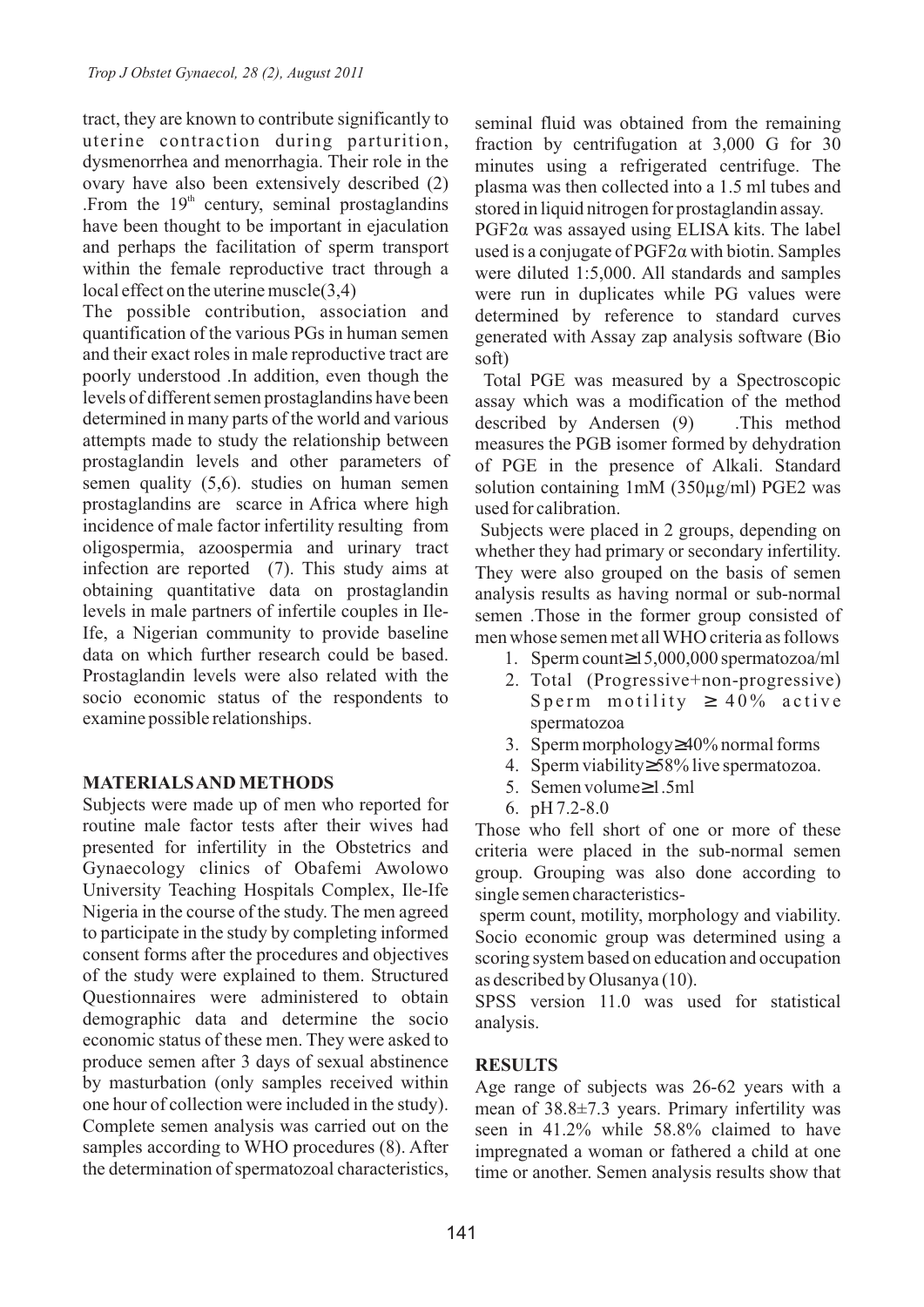23.7% of the subjects had "normal" semen, going by all WHO criteria put together, while others (76.3%) were deficient in one or more criteria and grouped as having "subnormal" semen. Sperm count results show that 44.7% are normospermic, 43.9% are oligospermic while 11.4% are azoospermic.

Table I describes Prostaglandin profile of all 114 subjects involved in the study. Mean and median values obtained for PGF2 $\alpha$  was 2.77 $\pm$  0.23 and 1.98 respectively while that for PGE was 248.79± 13.88 and 250.35 respectively.

Table II gives the Prostaglandin profile obtained when the respondents were grouped by six WHO criteria put together (as described in the methodology) , by sperm count alone and then by socio economic status. Significant differences were observed in the first two groupings for both PGE and  $PGF2\alpha$  while the socio economic groups did not differ significantly in their PG values.

Table III shows the relationship of other semen characteristics i.e. morphology, motility, viability and infection on the concentration of the PG values. Differences observed in PG values of the groups are not significant.

Table IV describes the differences in prostaglandin levels among subjects with primary infertility and those with secondary infertility.

Tables V & VI show there are no significant correlation between PGE and  $PGF2\alpha$  as well as age and other semen quality parameters.

### **DISCUSSION**

Our results show that a high proportion of men do not meet the WHO criteria for normal semen. This decline in semen quality is consistent with other studies carried out in this region (11,12) .The figure obtained here of men with subnormal semen (76.3%) is a reflection of worsening semen profiles showing poor reproductive health of men in this environment.

In this study PGE and PGF2 are measured using UV spectroscopy and ELISA methods respectively. Earlier studies have employed Radioimmunoassay (13), Gas chromatography (14) and Bioassay(6) among others.. PGE values are slightly higher while  $PGF2\alpha$  is comparable with what previous authors have obtained for men in infertile marriages (15,16) Differences in methods of analysis as well as environmental

factors may have accounted for the differences seen. It will be interesting to compare this with the PG profile of men with recently documented evidence of fertility in this environment. This could be a subject of future research.

In this study, PGE and  $PGF2\alpha$  levels differ significantly in the sperm count groups (normospermic, oligospermic and azoospermic) as well as the "normal" versus "subnormal" semen groups. However, we have to interpret this with caution because of the wide range of values obtained in each group (Table II). A previous study (17) reported a wide range of PG levels even in men with evidence of fertility. However, some studies have linked high PGE levels with increased sperm quality. It is believed that PGEs enhance the acrosome reaction through the influx of extracellular calcium into the cytoplasm of human spermatozoa and they may be responsible for delay in spermatozoa transport from the epididymis, giving enough time for spermatozoa maturation (18,19). Low levels of  $PGF2\alpha$  have also been linked to good testicular function (14,20) All this put together indicates a need to further investigate the role played by these compounds in male fertility.

This is the first time that PG levels will be related to socio economic class. However, significant differences were not observed in the groups. Previous workers have linked micronutrient and omega 3 fatty acid deficiencies with impaired fertility and abnormal spermatogenesis in men (21).

This study provides PG levels in group of infertile men and demonstrates the need to carry out further research in finding the link between male infertility and prostaglandin metabolism. Such studies may provide new treatment options for infertile men in this environment.

### **ACKNOWLEDGEMENTS**

We gratefully acknowledge the Director, Human Reproductive Sciences Unit (HRSU), Medical Research Council (MRC), Edinburgh, Professor Robert Millar for access granted Dr Emma-Okon to carry out the Prostaglandin assays in the HJ laboratory. We also thank Professors Rodney Kelly, Henry Jabbour and Kurt Sales for expert advice.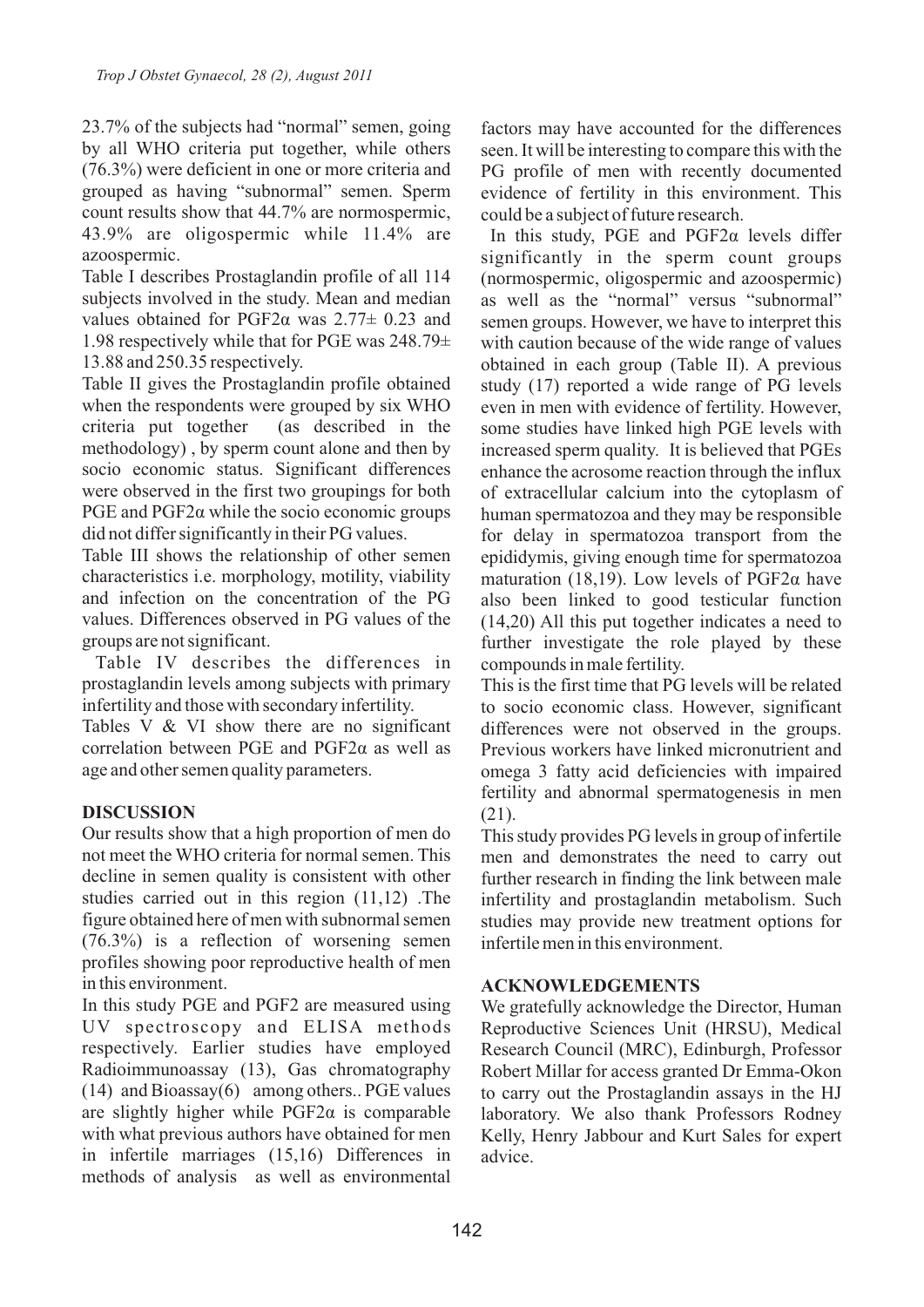**CONFLICT OF INTEREST:** Authors report no conflicts of interest.

## **ETHICS**

Ethical Clearance was obtained from the research and ethical committee of the Obafemi Awolowo University Teaching Hospitals Complex for the study. Written informed consent was obtained from all participants and they were assured of confidentiality of all information obtained from the study.

## **FUNDING**

Obafemi Awolowo University Research Committee and the Ethics , Research and Grants Committee, Population and Reproductive Health programme (PRHP), Obafemi Awolowo University provided funds for the semen analysis/pilot prostaglandin assays while the Centre for Gender and Social Policy Studies, O.A.U, Ile-Ife under the Carnegie-sponsored grants provided funds for Dr Emma-Okon 's trip to Edinburgh.

#### **REFERENCES**

- 1. **Moreland R.B, Nehra A, Kim N.N, Kneon-Sik M, Albadawi H, Goldstein I and Traish A** Expression of functional prostaglandin receptors in human Corpus cavernosum smooth muscles. International Journal of Impotence Research 2002, 14(6): 446-452
- 2. **Gillian M.C.** Prostaglandins in reproductive physiology. Post grad Med J 1975, 51 (592) : 74-84
- 3. **Euler U.S** On the specific vasodilating and plain muscle stimulating substances from accessory glands in man and certain animals (prostaglandins and vesiglandin).J. Physiol. 1936, 88:213-234
- **4. Eliasson, R .** Studies on prostaglandins: Occurrence, formation and biological action. Acta. Physiol. Scand 1959, 46 suppl.1581-1573
- **5. Isidori, A, Conte, D, Laguzzi, G ,Giovenco P and Dondero, F .** Role of seminal prostaglandins in male fertility. Relationship of PG E and 19OH PGE with seminal parameters**.** J. Endocrinol Invest 1980. 190  $(1):1-5$

**6. Michael, R. Younan, N, Guindi, A and Abadir, A.** Human Seminal Prostaglandins and Male fertility. Proc West Pharmacol Soc. 2001, 44:141-143

- 7. Nigeria Demographic and Health Survey 2008 pp 51-60
- **8.** World Health Organization (2010) WHO Laboratory manual for the examination and processing of human semen (5th Edition) WHO Press, 20 Avenue Appia, Geneva 27, Switzerland.
- 9. **Andersen, N.H** .Dehydration of Prostaglandins: Study by spectroscopic method**.**

J. Lipid Res 1969, 10:320-325.

- 10. Olusanya, O, Okpere, E and Ezimokhai, M (1985). The importance of social class in voluntary fertility control in a developing country. West African Journal of Medicine 4 (4): 205-212
- **11. Loto, O. M, Fadahunsi, A.A, Osuolale, O and Okon, E .** Profiles of the semen analysis of male partners of infertile couples in a Nigerian Population. Research Papers in Fertility and Reproductive Medicine .Proceedings of the  $18<sup>th</sup>$  World Congress on Fertility and Sterility. 2004, 1271:57-59
- **12. Onwudiegwu, U and Bako, A .**Male contribution to infertility in a Nigerian Community**.** Journal of Obstetrics and Gynaecology 1993, 13: 135-138
- **13. Gerozossis K, Jouannet P, Soufor J.C and Dray, F .**Origin of prostaglandin in human semen**.** J. Reprod. Fertil 1982, 65(2): 401- 404.
- **14. Aitken R.J and Kelly R.W.** Analysis of the direct effect of prostaglandins on human sperm function**.** J. Reprod Fertil 1985, 73: 139-143
- **15. Bygdeman ,M ,Frede r i c sson, B, Svanborg,K and Samuelsson, B .** The relation between fertility and prostaglandin content of seminal fluid in man. Fertil. Steril. 1970, 21: 622-629
- **16. Lewy R.I, Bills T.K, Dalton. T, Smith J.B and Silver M.J**.19 – hydroxyl prostaglandin E and infertility in human males. Prostaglandins and Medicine 1979, 2 (5) 367  $-371.$
- **17. Templeton, A. A; Cooper,I and Kelly, R.W**